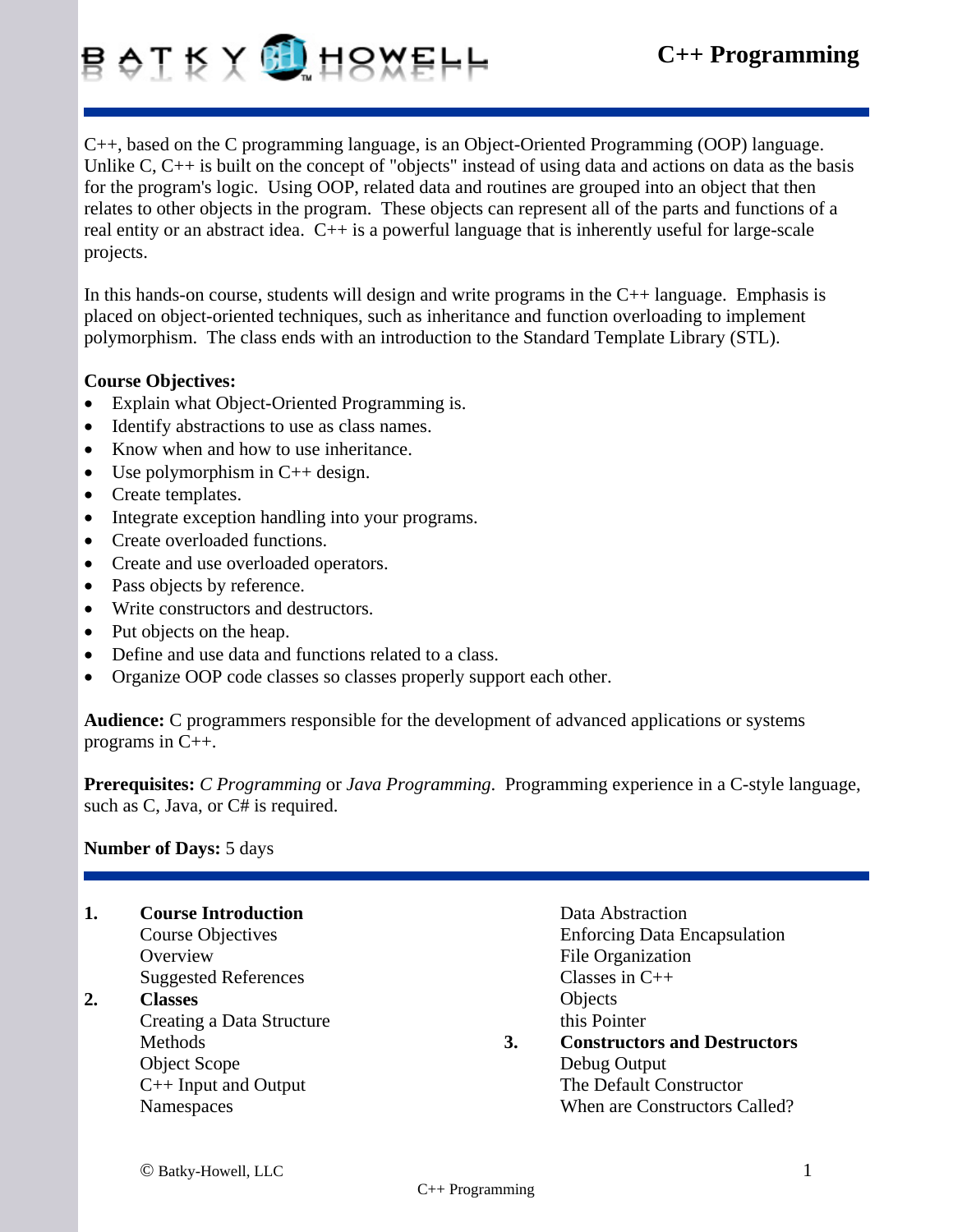

 The Destructor The Copy Constructor Other Constructors Composition The Report Class Code Reuse Initialization Lists **4. Inheritance**  Inheritance Bugreport Protected Access Modifier Access and Inheritance Constructors and Inheritance Initialization Lists Revisited Multiple Inheritance **5. Virtual Functions**  Inheritance and Assignment Inside Report's Assignment Operator Using Pointers – a Quick Look at Basics Class Assignment and Pointers Static Binding Dynamic Binding Polymorphism The show rep() Function Using the show\_rep() Function Designing Member Function Inheritance **6. Pure Virtual Functions**  Bugfix and Its Relationship with Bugreport Bugfix: Association with Bugreport Using Bugfix with show\_rep() Adding Bugfix to the Hierarchy Coding for the Document Class Reexamining the Document Class Pure Virtual Functions Updated: Designing Member Function Inheritance **7. References and Constants**  References Displaying References Changing References Pass by Reference Returning by Reference Constant Variables, References, and Methods **8. new and delete** 

 The Report Class Compiler Version of the Copy **Constructor**  Guidelines for Copy **Constructors**  The Report Constructors and new The Report Destructor and delete Virtual Destructors **9. Casting in C++**  Casting: A Review New Casting Syntax Creating a String Class The String Class The Conversion Constructor Expanding Our Casting Options Casting Operator Using the Casting Operator **10. Class Methods and Data** Class Data Class Methods Using the New Data More on Class Methods **11. Overloaded Functions**  Function Overloading Using Overloaded Functions Rules for Overloading Overloading Based on Constness Default Arguments Invoking Functions with Default Arguments **12. Overloaded Operators**  The Basics of Overloading Overloading operator+ Coping with Commutativity Non-Commutative Operators friends and Their Problems The Assignment Operator Overloading the << Operator Using Date with cout **13. Exception Handling**  Why Exception Handling? try / catch / throw Exception Classes Standard Exception Hierarchy

 new and delete Array Allocation